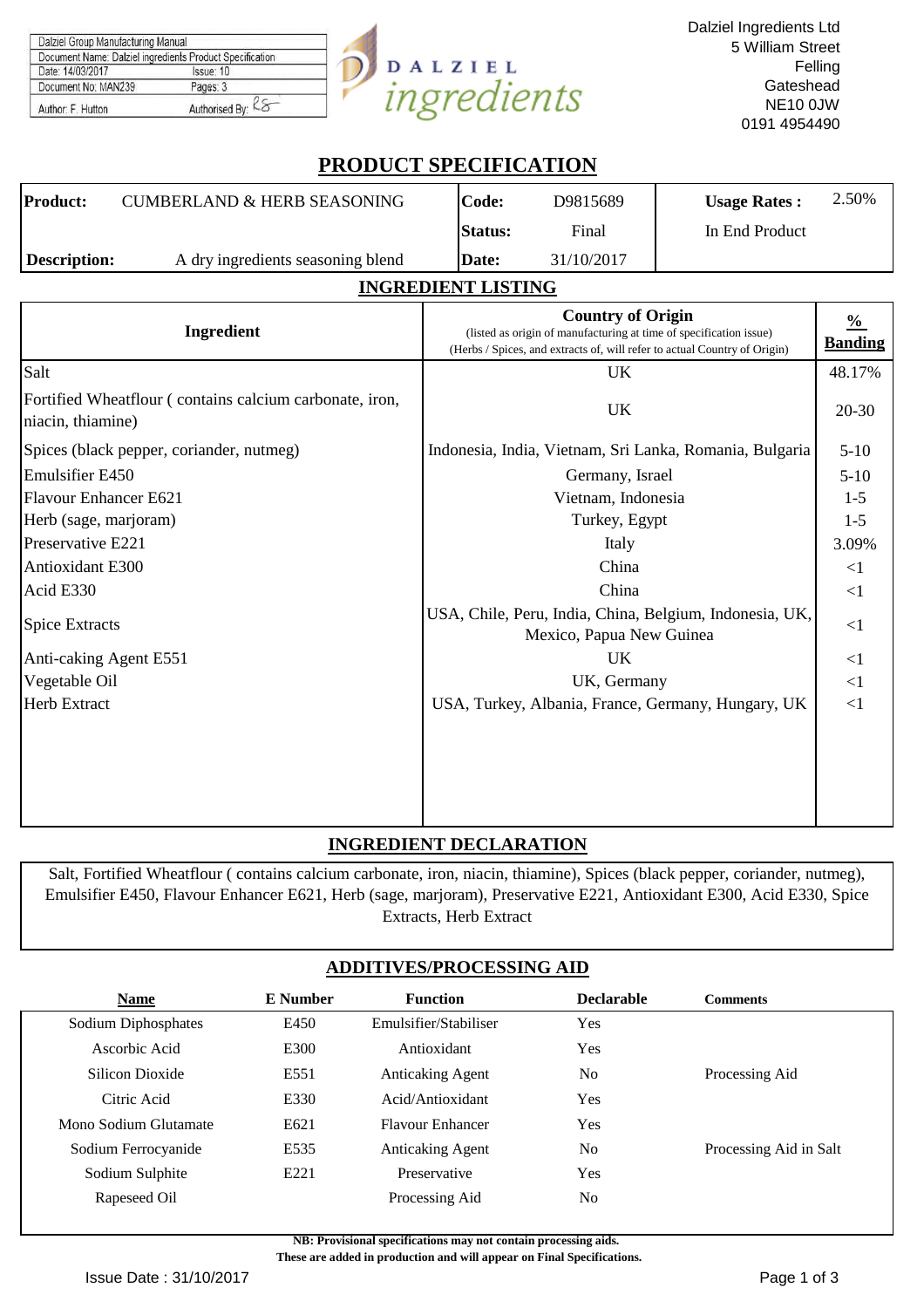| Document Name: Dalziel ingredients Product Specification |
|----------------------------------------------------------|
| Issue: 10                                                |
| Pages: 3                                                 |
| Authorised By: Ko                                        |
|                                                          |



Dalziel Ingredients Ltd 5 William Street Felling **Gateshead** NE10 0JW 0191 4954490

## **ALLERGEN INFORMATION D9815689**

| Allergen                   |            | <b>Present</b>    | <b>Source</b>     | <b>Comments</b> |
|----------------------------|------------|-------------------|-------------------|-----------------|
|                            | on Site    | <b>In Product</b> |                   |                 |
| Cereals containing         | <b>YES</b> | <b>YES</b>        | Wheat Flour       |                 |
| <b>Gluten</b>              |            |                   |                   |                 |
| <b>Crustaceans</b>         | NO         | NO                |                   |                 |
| and products thereof       |            |                   |                   |                 |
| Egg                        | <b>YES</b> | NO                |                   |                 |
| and products thereof       |            |                   |                   |                 |
| Fish                       | <b>YES</b> | NO                |                   |                 |
| and products thereof       |            |                   |                   |                 |
| <b>Soybeans</b>            | <b>YES</b> | NO                |                   |                 |
| and products thereof       |            |                   |                   |                 |
| <b>Milk</b>                | <b>YES</b> | NO                |                   |                 |
| and products thereof       |            |                   |                   |                 |
| <b>Celery</b>              | <b>YES</b> | <b>YES</b>        | Celery            |                 |
| and products thereof       |            |                   |                   |                 |
| <b>Mustard</b>             | <b>YES</b> | NO                |                   |                 |
| and products thereof       |            |                   |                   |                 |
| <b>Peanuts</b>             | NO         | NO                |                   |                 |
| and products thereof       |            |                   |                   |                 |
| Nuts *(other than peanuts) | NO         | NO                |                   |                 |
| and products thereof       |            |                   |                   |                 |
| Lupin                      | NO         | NO                |                   |                 |
| and products thereof       |            |                   |                   |                 |
| <b>Sesame Seeds</b>        | NO         | NO                |                   |                 |
| and products thereof       |            |                   |                   |                 |
| <b>Molluscs</b>            | NO         | NO                |                   |                 |
| and products thereof       |            |                   |                   |                 |
| <b>Sulpher Dioxide</b>     | <b>YES</b> | <b>YES</b>        | Preservative E221 |                 |
| Sulphites >10ppm           |            |                   |                   |                 |

Dalziel take reasonable and practical precautions to reduce the risk of contamination of the products we manufacture. Due to the nature and complexity of ingredient blending the risk of contamination from carry over residue or airborne cross contamination cannot be totally eliminated**.**  Furthermore although we prohibit the processing of nuts on site we cannot guarantee that contamination has not occurred at other stages in the processing of ingredients, i.e. during farming, harvesting, transportation etc. To a greater or lesser extent the same issue may apply to other allergens. A copy of our allergen policy and risk assessment is available on request.

**The absence of an allergen from the above recipe should not be taken as an implication that our product can be guaranteed free from that allergen.**

# **SUITABILITY**

| Vegetarian | <b>YES</b>     | Not Certified | $\mathbf{r}$<br>Vegan | $\Sigma$<br><b>LD</b> | Not Certified |
|------------|----------------|---------------|-----------------------|-----------------------|---------------|
|            |                |               |                       |                       |               |
| Organic    | N <sub>O</sub> |               |                       |                       |               |